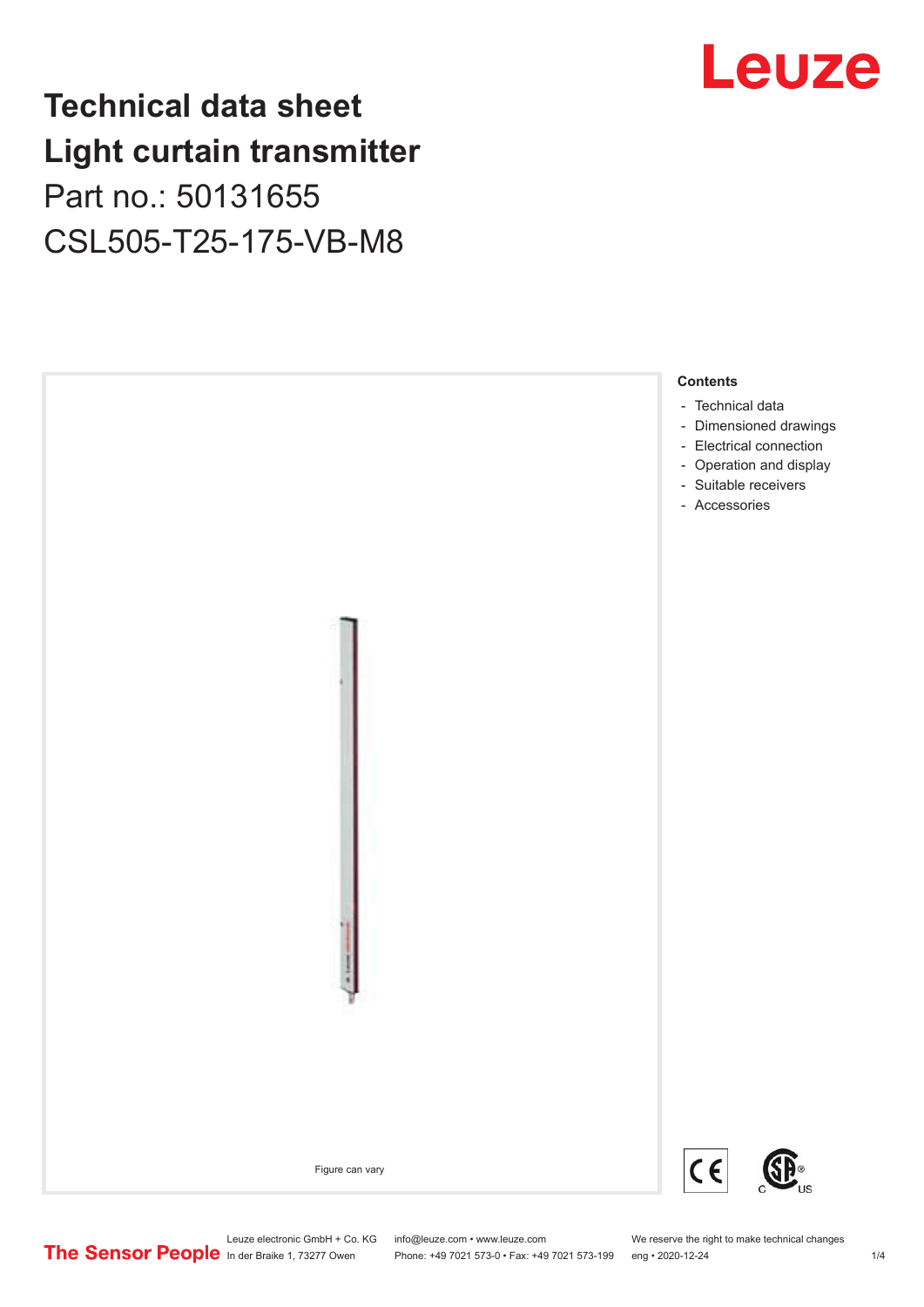# <span id="page-1-0"></span>**Technical data**

# Leuze

|  | Basic data |  |
|--|------------|--|
|  |            |  |

| <b>Series</b>                   | 505                          |
|---------------------------------|------------------------------|
| <b>Operating principle</b>      | Throughbeam principle        |
| Device type                     | Transmitter                  |
| <b>Application</b>              | Precise object detection     |
| <b>Special version</b>          |                              |
| <b>Special version</b>          | Crossed-beam scanning        |
|                                 | Diagonal-beam scanning       |
|                                 | Parallel-beam scanning       |
|                                 |                              |
| <b>Optical data</b>             |                              |
| <b>Operating range</b>          | Guaranteed operating range   |
| <b>Operating range</b>          | 0.35m                        |
| <b>Measurement field length</b> | 175 mm                       |
| Number of beams                 | 8 Piece(s)                   |
| Beam spacing                    | $25 \text{ mm}$              |
| <b>Light source</b>             | LED, Infrared                |
| <b>LED light wavelength</b>     | 860 nm                       |
| <b>Measurement data</b>         |                              |
| Minimum object diameter         | 27.5 mm                      |
|                                 |                              |
| <b>Electrical data</b>          |                              |
| <b>Protective circuit</b>       | Inductive protection         |
|                                 | Polarity reversal protection |
|                                 | Short circuit protected      |
|                                 |                              |
| Performance data                |                              |
| Supply voltage U <sub>B</sub>   | 18  30 V, DC                 |
| <b>Connection</b>               |                              |
| <b>Number of connections</b>    | 1 Piece(s)                   |
|                                 |                              |
| <b>Connection 1</b>             |                              |
| <b>Function</b>                 | Deactivation input           |
|                                 | Voltage supply               |
| <b>Type of connection</b>       | Connector                    |
| <b>Thread size</b>              | M <sub>8</sub>               |
| <b>Type</b>                     | Male                         |
| <b>Material</b>                 | Metal                        |
| No. of pins                     | 4-pin                        |
| Encoding                        | A-coded                      |

| <b>Mechanical data</b>         |                        |
|--------------------------------|------------------------|
| Design                         | Cubic                  |
| Dimension (W x H x L)          | 10 mm x 360 mm x 27 mm |
| <b>Housing material</b>        | Metal                  |
| <b>Metal housing</b>           | Aluminum               |
| Lens cover material            | Plastic                |
| <b>Housing color</b>           | Silver                 |
| Type of fastening              | Through-hole mounting  |
| <b>Operation and display</b>   |                        |
| Type of display                | LED                    |
| <b>Number of LEDs</b>          | 1 Piece(s)             |
| Type of configuration          | Software               |
|                                | Via pin assignment     |
| <b>Environmental data</b>      |                        |
| Ambient temperature, operation | $-30 - 50$ °C          |
| Ambient temperature, storage   | $-4065 °C$             |
| <b>Certifications</b>          |                        |
| Degree of protection           | IP 65                  |
| <b>Protection class</b>        | Ш                      |
| <b>Classification</b>          |                        |
| <b>Customs tariff number</b>   | 90314990               |
| eCl@ss 5.1.4                   | 27270910               |
| eCl@ss 8.0                     | 27270910               |
| eCl@ss 9.0                     | 27270910               |
| eCl@ss 10.0                    | 27270910               |
| eCl@ss 11.0                    | 27270910               |
| <b>ETIM 5.0</b>                | EC002549               |
| <b>ETIM 6.0</b>                | EC002549               |
| <b>ETIM 7.0</b>                | EC002549               |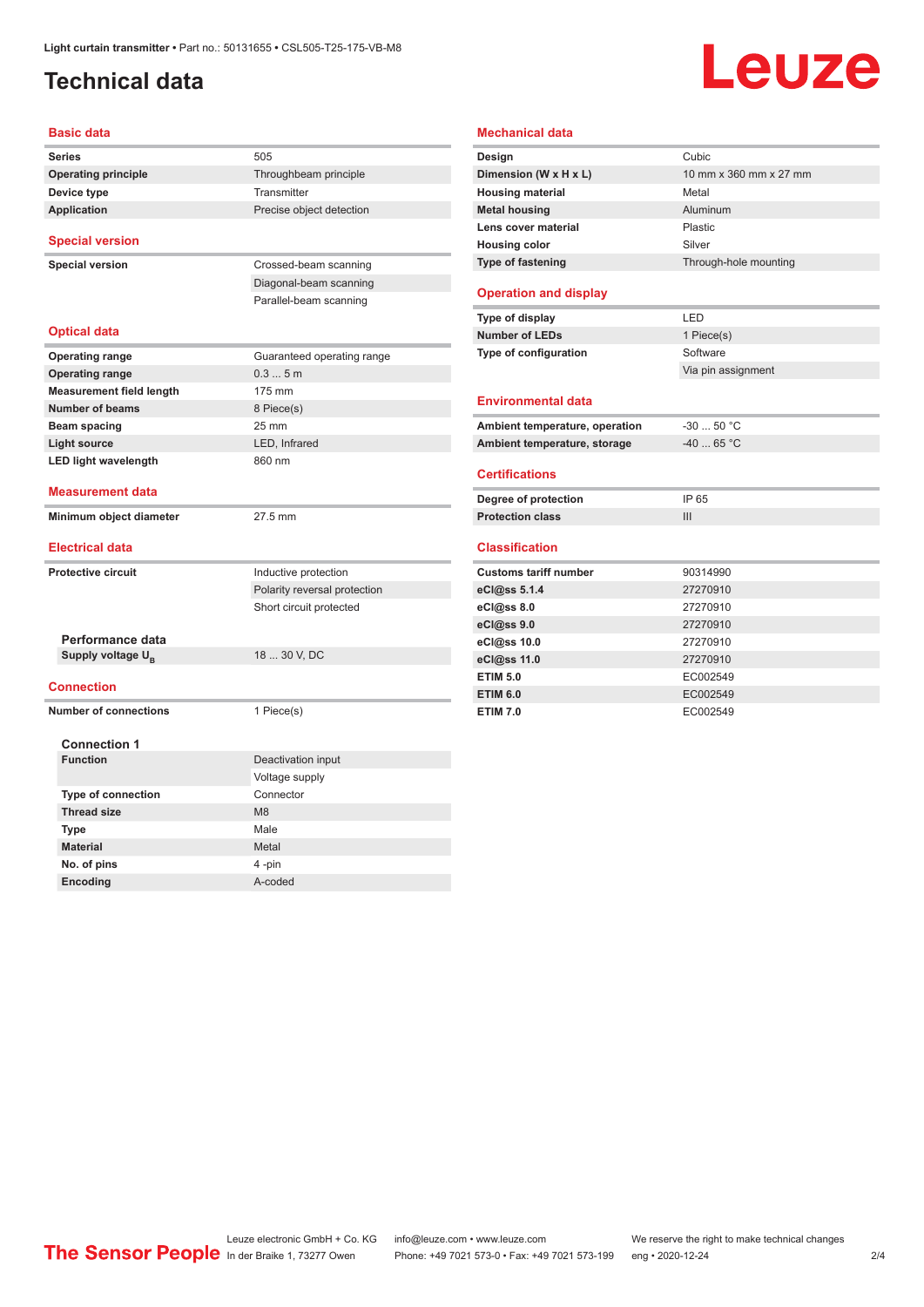### <span id="page-2-0"></span>**Dimensioned drawings**

Leuze

All dimensions in millimeters



Observe the exact dimensions in the chapter "Technical data, dimensioned drawings" in the operating instructions.

# **Electrical connection**

**Connection 1**

| <b>Function</b>    | Deactivation input |
|--------------------|--------------------|
|                    | Voltage supply     |
| Type of connection | Connector          |
| <b>Thread size</b> | M <sub>8</sub>     |
| <b>Type</b>        | Male               |
| <b>Material</b>    | Metal              |
| No. of pins        | 4-pin              |
| Encoding           | A-coded            |

#### **Pin Pin assignment**

|                | V+              |
|----------------|-----------------|
| $\overline{2}$ | n.c.            |
| 2              | GND             |
| $\sqrt{ }$     | IN <sub>1</sub> |
|                |                 |

#### **Operation and display**

| Оff<br>- 11 | ገዙ<br>- |
|-------------|---------|